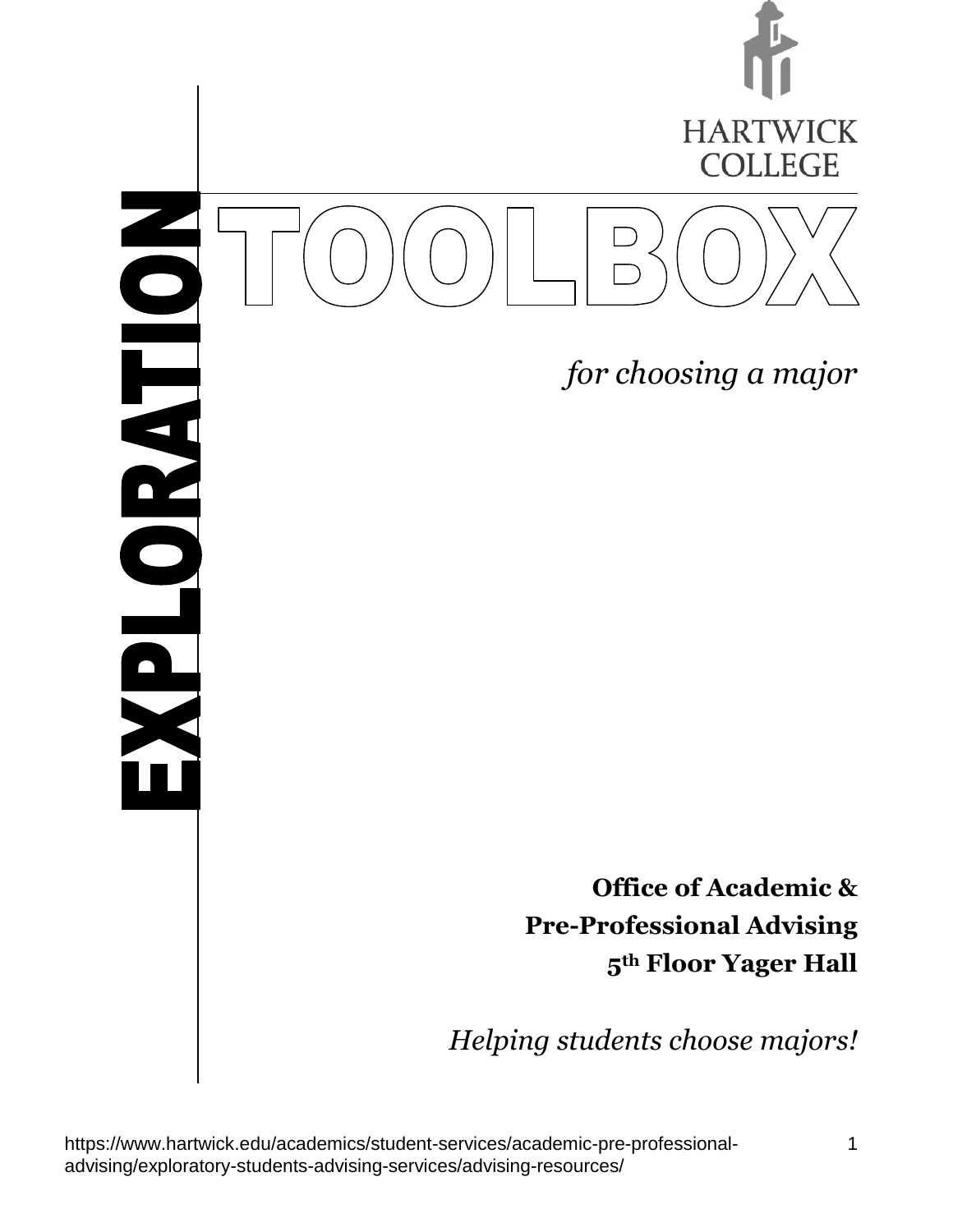### **How to use this Toolbox**

#### **This toolbox can be used as a guide to help you select a major at Hartwick**,

based upon a combination of your practical needs and highest aspirations. To best assist you in the search for a major we recommend that you: Meet with an your Academic Advisor to begin using the toolbox together and continue with follow up meetings or, if you prefer, get started on your own and set up a meeting with your advisor to go over the results.

**In addition** to your assigned advisor there are staff members available to help you: Contact Joe Ficano [\(ficanoj@hartwick.edu\)](mailto:ficanoj@hartwick.edu) specializing in exploratory (undeclared) students, or any exploratory advisor located in the Center for Student Success (CSS), 5<sup>th</sup> floor Yager.

During your initial appointment with an advisor you will have the opportunity to ask questions and discuss your experiences, expectations, knowledge about majors, concerns and ideas. This will help your advisor better understand your special and unique aspects that may become evident only through open discussion.

#### **Contents**

(check off as you go)

| <b>Personal Style Inventory</b>                                                                                                                                                       |
|---------------------------------------------------------------------------------------------------------------------------------------------------------------------------------------|
| Surveys your personality-based preferences in order to identify the most popular fields of work<br>and study for people with preferences like yours (20-30 minutes)                   |
| <b>MyMajors.com</b>                                                                                                                                                                   |
| Compiles information about your interests, abilities, and work-related values and summarizes<br>your results into a recommendation of possible majors. (30-40 min.)                   |
| <b>Hartwick Majors</b>                                                                                                                                                                |
| Lists all of Hartwick's majors to help you cross out and reduce the choice (15-20 minutes)                                                                                            |
| <b>Evaluation &amp; Narrowing Your Choices</b>                                                                                                                                        |
| Using your completed assessments, an advisor can help you identify the common patters and                                                                                             |
| themes that describe your best academic and career field options. This advisor can also provide<br>you with more detailed information about each major that you may want to consider. |
| <b>Short List of Majors</b>                                                                                                                                                           |
| Narrow your options even further and learn more about the majors                                                                                                                      |
| <b>Weighing Your Options</b>                                                                                                                                                          |
| Help decide which major option is best fit for you by listing the pros and cons                                                                                                       |
| <b>Coursework Recommendations</b>                                                                                                                                                     |
| Additional recommendations for further coursework to finalize your decision                                                                                                           |
| <b>Further Exploration - Additional resources to help your exploration process</b>                                                                                                    |
| Change of Major Form and Instructions – We look forward to seeing you!                                                                                                                |
| Done.                                                                                                                                                                                 |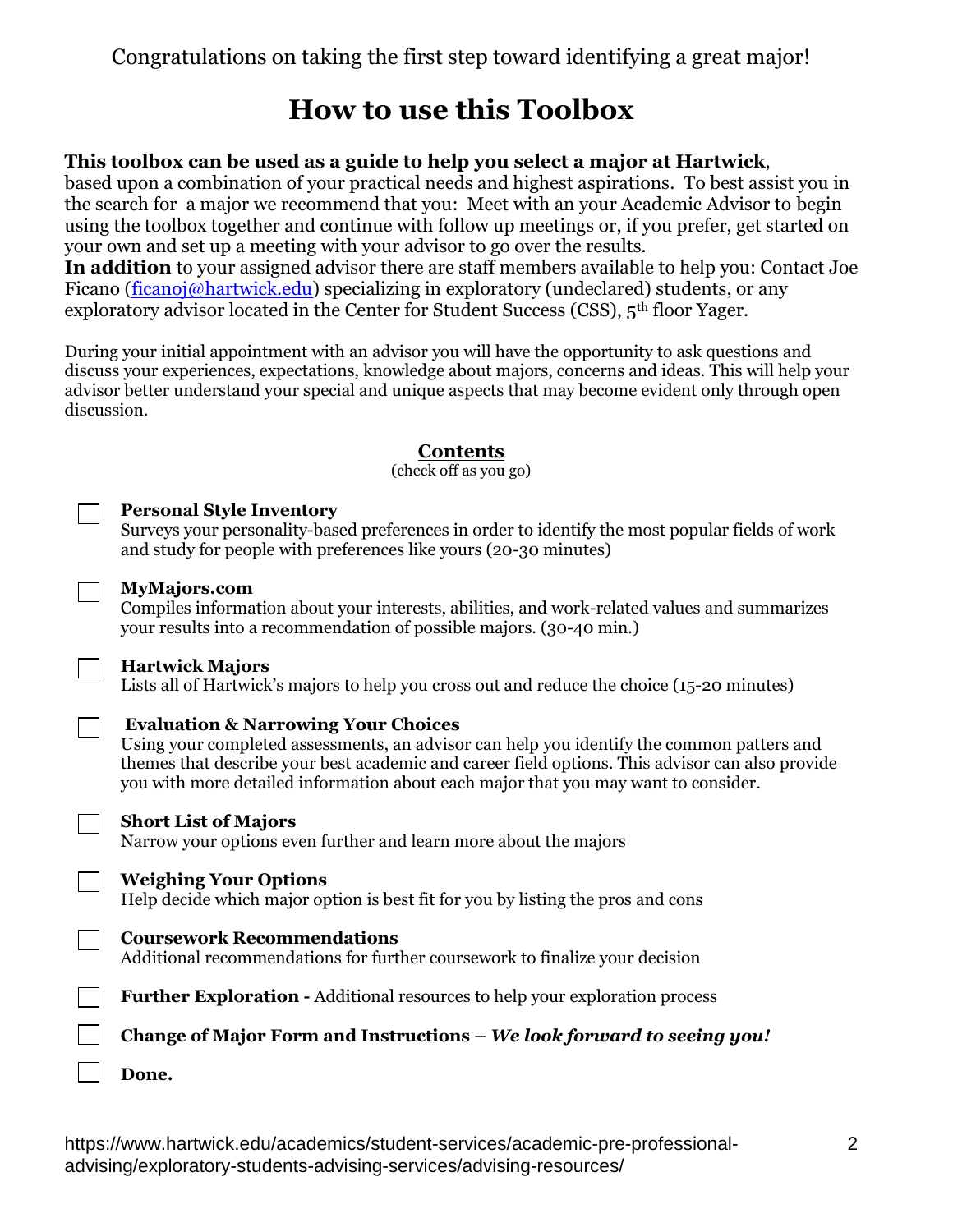# **Personal Style Inventory**

Just as every person has feet and toes shaped differently from every other person; we all have differently shaped personalities. As no person's foot shape is right or wrong, no person's personality shape is right or wrong. The purpose of this survey is to give you a view of the shape of your preferences.

**Directions:** The following items are arranged in pairs (a & b) and each member of the pair represents a preference you may or may not hold.

- o Rate your preference for each item in the pair by giving it a score of 0 to 5 (**0= never** prefer this, **5= always** prefer this)
- o The scores for **a + b in each pair must equal 5** (use 0 and 5, 1 and 4, or 2 and 3). Use whole numbers only.
- o Remember to consider what you PREFER, rather than what you would normally DO in a given situation.

I prefer:

1a. making decisions after finding out what others think. 1b. <u>making decisions</u> without consulting others. 2a. being called imaginative or intuitive. 2b. \_\_\_\_\_ being called factual and accurate. 3a. making decisions about people in organizations based on available data and systematic analysis of situations. 3b. making decisions about people in organizations based on empathy, feelings, and understanding of their needs and values. 4a. \_\_\_\_\_\_\_\_ allowing commitments to occur if others want to make them. 4b. pushing for definite commitments to ensure that they are made. 5a. quiet, thoughtful, time alone. 5b. active, energetic time with people. 6a. using methods I know well that are effective to get the job done. 6b. trying new methods of doing tasks when confronted with them. 7a. drawing conclusions based on unemotional logic and careful step-by-step analysis. 7b. drawing conclusions based on what I feel and believe about life and people from past experience. 8a. woiding making deadlines.<br>8b. setting deadlines and sticking setting deadlines and sticking to them. 9a. \_\_\_\_\_\_\_\_ talking a while and thinking to myself about the subject. 9b. talking freely for an extended period and thinking to myself at a later time. 10a. htinking about possibilities. 10b. dealing with actualities.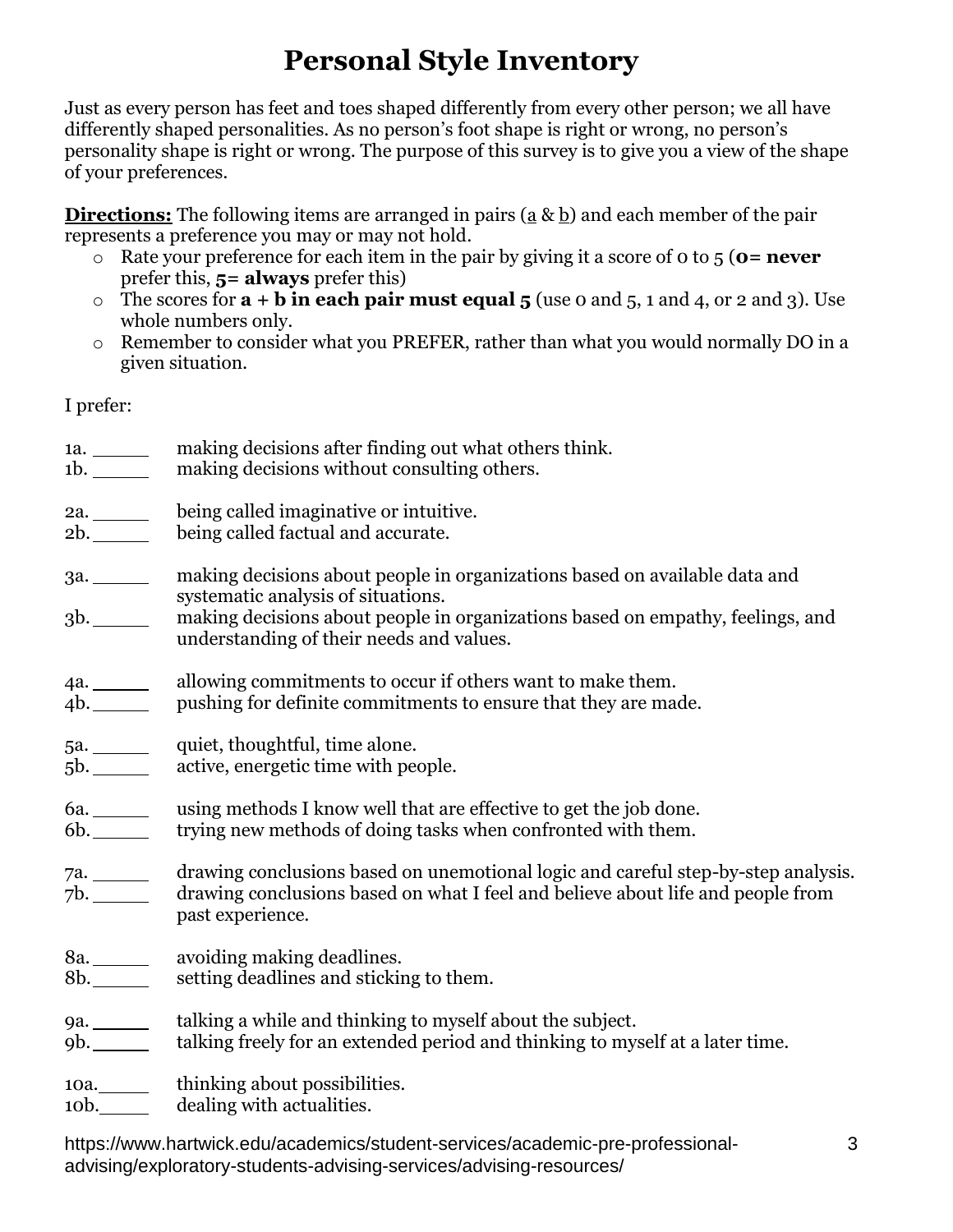# **Personal Style Inventory, cont.**

|              | 11a. being thought of as a thinking person.<br>11b. being thought of as a feeling person.                                                                                                                 |
|--------------|-----------------------------------------------------------------------------------------------------------------------------------------------------------------------------------------------------------|
|              | 12a. considering every possible angle for a long time before and after making a decision<br>12b. getting the information I need, considering it awhile, and then making a fairly<br>quick, firm decision. |
| 13a.<br>13b. | inner thoughts and feelings others cannot see.<br>activities and occurrences in which others join.                                                                                                        |
| 14a.<br>14b. | the abstract or theoretical.<br>the concrete or real.                                                                                                                                                     |
| 15b.         | 15a. _______ helping others explore their feelings.<br>helping others make their logical decisions.                                                                                                       |
|              | 16a. Change and keeping options open.<br>16b. predictability and knowing in advance.                                                                                                                      |
|              | 17b. communicating freely my inner thinking and feelings.                                                                                                                                                 |
| 18a.<br>18b. | possible views of the whole.<br>the factual details available.                                                                                                                                            |
| 19b.         | 19a. using common sense and conviction to make decisions.<br>using data, analysis, and reason to make decisions.                                                                                          |
|              | 20a. Planning ahead based on projections.<br>20b. planning as necessities arise, just before carrying out the plans.                                                                                      |
|              | 21a. meeting new people.<br>21b. being alone or with one person I know well.                                                                                                                              |
| 22a.<br>22b. | ideas.<br>facts.                                                                                                                                                                                          |
| 23a.<br>23b. | convictions.<br>verifiable conclusions.                                                                                                                                                                   |
| 24a.         | keeping appointments and notes about commitments in notebooks or<br>appointment books as much as possible.                                                                                                |
| $24b$ .      | using appointments and notes about commitments in notebooks as minimally as<br>possible (although I may use them).                                                                                        |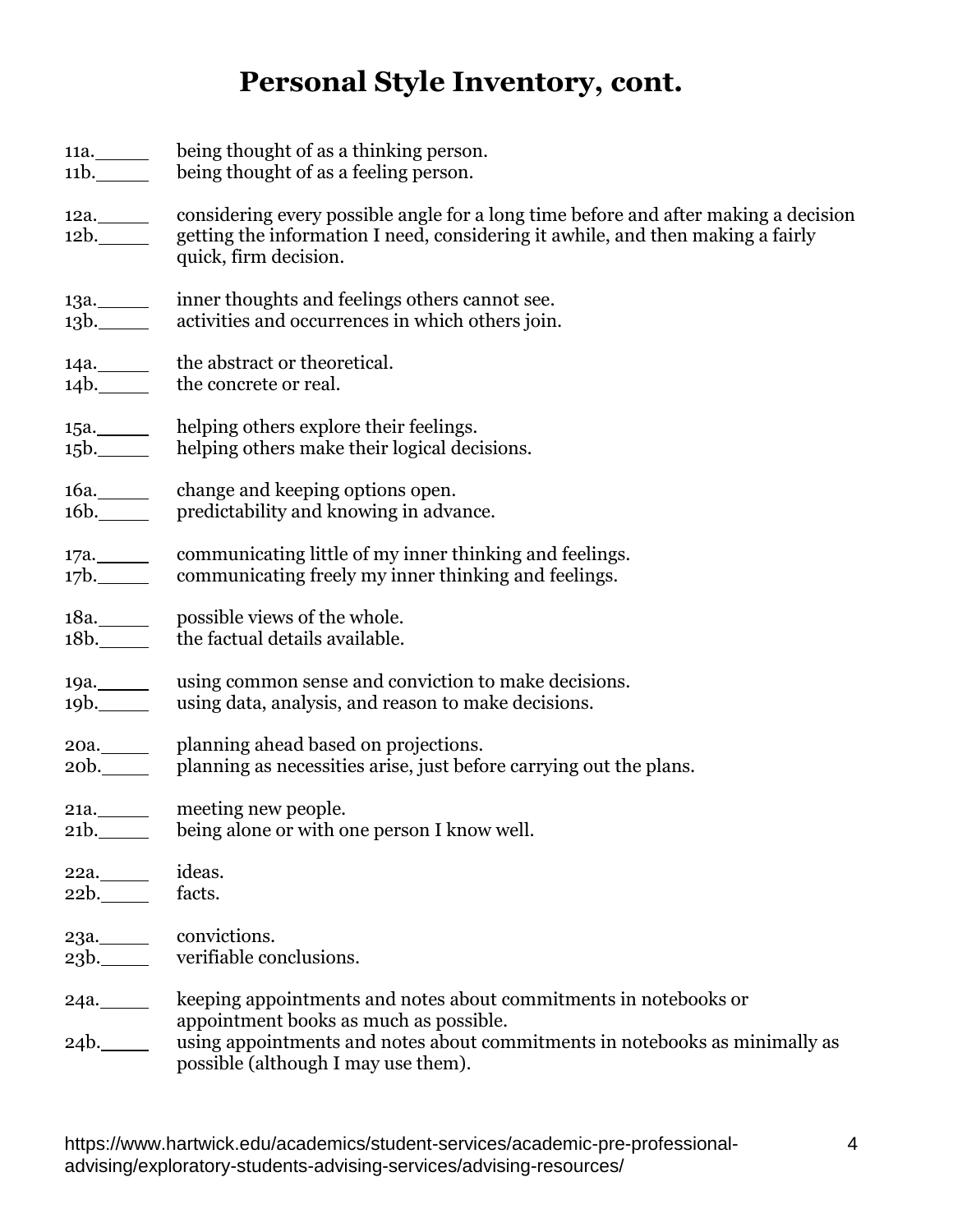### **Personal Style Inventory, cont.**

| 25a. _______ discussing a new, unconsidered issue at length in a group.<br>25b. puzzling out issues in my mind, then sharing the results with another person. |
|---------------------------------------------------------------------------------------------------------------------------------------------------------------|
| 26a. carrying out carefully laid, detailed plans with precision.<br>26b. designing plans and structures without necessarily carrying them out.                |
| 27a._______ logical people.<br>27b. feeling people.                                                                                                           |
| 28a. being free to do things on the spur of the moment.<br>28b. knowing well in advance what I am expected to do.                                             |
| 29a. being the center of attention.<br>29b. being reserved.                                                                                                   |
| 30a. ________ imagining the non-existent.<br>30b. examining the details of the actual.                                                                        |
| 31a. experiencing emotional situations, discussions, movies.<br>31b. using my ability to analyze solutions.                                                   |
| 32a. _________ starting meetings at a prearranged time.<br>32b. starting meetings when all are comfortable or ready.                                          |

Copyright<sup>®</sup> 1979 by D.W. Champagne and R.C. Hogan. Reprinted with permission of the authors from the privately published book, *Supervisory and Management Skills: A Competency Based Training Program for Middle Managers of Educational Systems* by D.W. Champagne and R.C. Hogan. This material may be freely reproduced for educational training research activities. There is no requirement to obtain special permission for such uses. However, systematic or large-scale reproduction or distribution – or inclusion of items in publications for sale – may be done only with prior written permission of the authors.

## **That's it!**

## **Please complete scoring on the next page.**

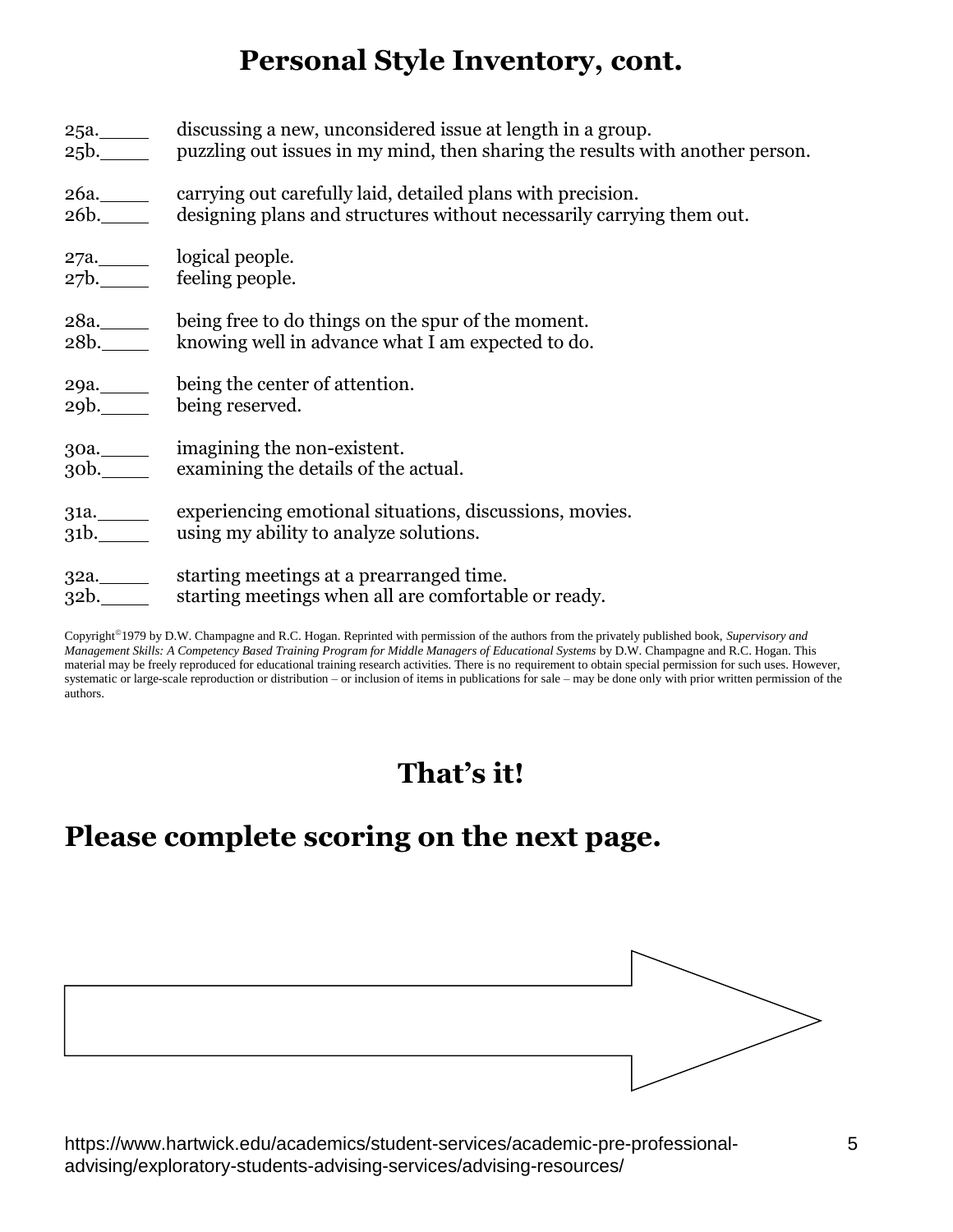## **Personal Style Inventory**

### Scoring Sheet

Transfer your scores for each item in the inventory to the appropriate blanks below. Be careful to check the  $\underline{a}$  and  $\underline{b}$  letters to be sure you are recording scores in the right spaces – some are backwards. Then total the scores for each column. The two columns in each box should total 40 points if scored correctly. The column with the higher score in each box is likely one of the four letters in your personality type. If you have a tie in one box, record both of the letters on a blank at the bottom of this page.

| <b>Extraversion vs. Introversion</b>            |                                                                                                                                   | <b>Sensing vs. Intuitive</b>                       |                                  |
|-------------------------------------------------|-----------------------------------------------------------------------------------------------------------------------------------|----------------------------------------------------|----------------------------------|
| <b>Energy Source</b>                            |                                                                                                                                   | Processing information                             |                                  |
|                                                 |                                                                                                                                   |                                                    |                                  |
| <b>Item</b>                                     | <b>Item</b>                                                                                                                       | <b>Item</b>                                        | <b>Item</b>                      |
| 1a.                                             | $1b$ .                                                                                                                            | 2b.                                                | 2a.                              |
| 5b.<br><u> 1980 - Jan Sarajević, politik po</u> | 5a.<br><u> 1980 - Jan James Barnett, politik e</u> ta idazlea (h. 1918).<br>1901 - Johann Barnett, politik eta idazlea (h. 1918). | 6a.<br><u> 1980 - Jan Samuel Barbara, mart</u>     | 6b.<br><u> La Carlo de la Ca</u> |
| 9b.                                             | 9a.                                                                                                                               | 10 <sub>b</sub> .                                  | 10a.                             |
| 13b.<br>$\overline{\phantom{a}}$                | 13a.                                                                                                                              | 14b.<br>$\overline{\phantom{a}}$                   | 14a.                             |
| 17b.                                            | 17a.                                                                                                                              | 18b.                                               | 18a.                             |
| 21a.                                            | 21b.                                                                                                                              | 22b.                                               | 22a.                             |
| 25a.<br><u>and the state of the state</u>       | 25b.                                                                                                                              | 26a.                                               | 26b.                             |
| 29a.<br>$\overline{\phantom{a}}$                | 29b.                                                                                                                              | 30 <sub>b</sub> .                                  | 30a.                             |
|                                                 |                                                                                                                                   |                                                    |                                  |
| <b>Total</b>                                    | <b>Total</b>                                                                                                                      | <b>Total S</b>                                     | <b>Total</b>                     |
| $\bf{E}$                                        | I                                                                                                                                 |                                                    | N                                |
| (1)                                             |                                                                                                                                   | (2)                                                |                                  |
|                                                 |                                                                                                                                   |                                                    |                                  |
| <b>Thinking vs. Feeling</b>                     |                                                                                                                                   | <b>Jumping vs. Perceiving</b>                      |                                  |
| Making decisions                                |                                                                                                                                   | World order                                        |                                  |
|                                                 |                                                                                                                                   |                                                    |                                  |
| <b>Item</b>                                     | <b>Item</b>                                                                                                                       | <b>Item</b>                                        | <b>Item</b>                      |
| за.                                             | $3b$ .                                                                                                                            | 4b.                                                | 4a.                              |
| 7a.                                             | 7b.<br>$\mathcal{L}$ . The contract of $\mathcal{L}$                                                                              | 8b.<br><u> 1989 - Jan Barat, politik politik (</u> | 8a.                              |
| 11a.                                            | 11b.                                                                                                                              | 12b.                                               | 12a.                             |
| 15b.<br>$\overline{\phantom{a}}$                | 15a.                                                                                                                              | 16 <sub>b</sub> .                                  | 16a.                             |
| 19b.                                            | 19a.                                                                                                                              | 20a.<br>$\overline{\phantom{a}}$                   | 20 <sub>b</sub> .                |
| 23b.                                            | 23a.                                                                                                                              | 24a.                                               | 24b.                             |
| 27a.<br>$\overline{\phantom{a}}$                | 27b.                                                                                                                              | 28b.                                               | 28a.                             |
| 31b.                                            | 31a.                                                                                                                              | 32a.                                               | 32b.                             |
|                                                 |                                                                                                                                   |                                                    |                                  |
| <b>Total</b>                                    | <b>Total</b>                                                                                                                      | <b>Total J</b>                                     | <b>Total</b>                     |
| T<br>$\left(3\right)$                           | F                                                                                                                                 | (4)                                                | P                                |

My 4-letter personality type based on score is:

1 2 3 4

Other types that may also fit me well due to a tie or very close scoring in one of the boxes:

\_\_\_\_\_\_\_\_\_\_\_\_\_\_\_\_\_\_\_\_\_\_\_\_\_\_\_\_\_\_\_\_\_\_\_\_\_\_\_\_\_\_\_\_\_\_\_\_\_\_\_\_\_\_\_\_\_\_\_\_\_\_\_\_\_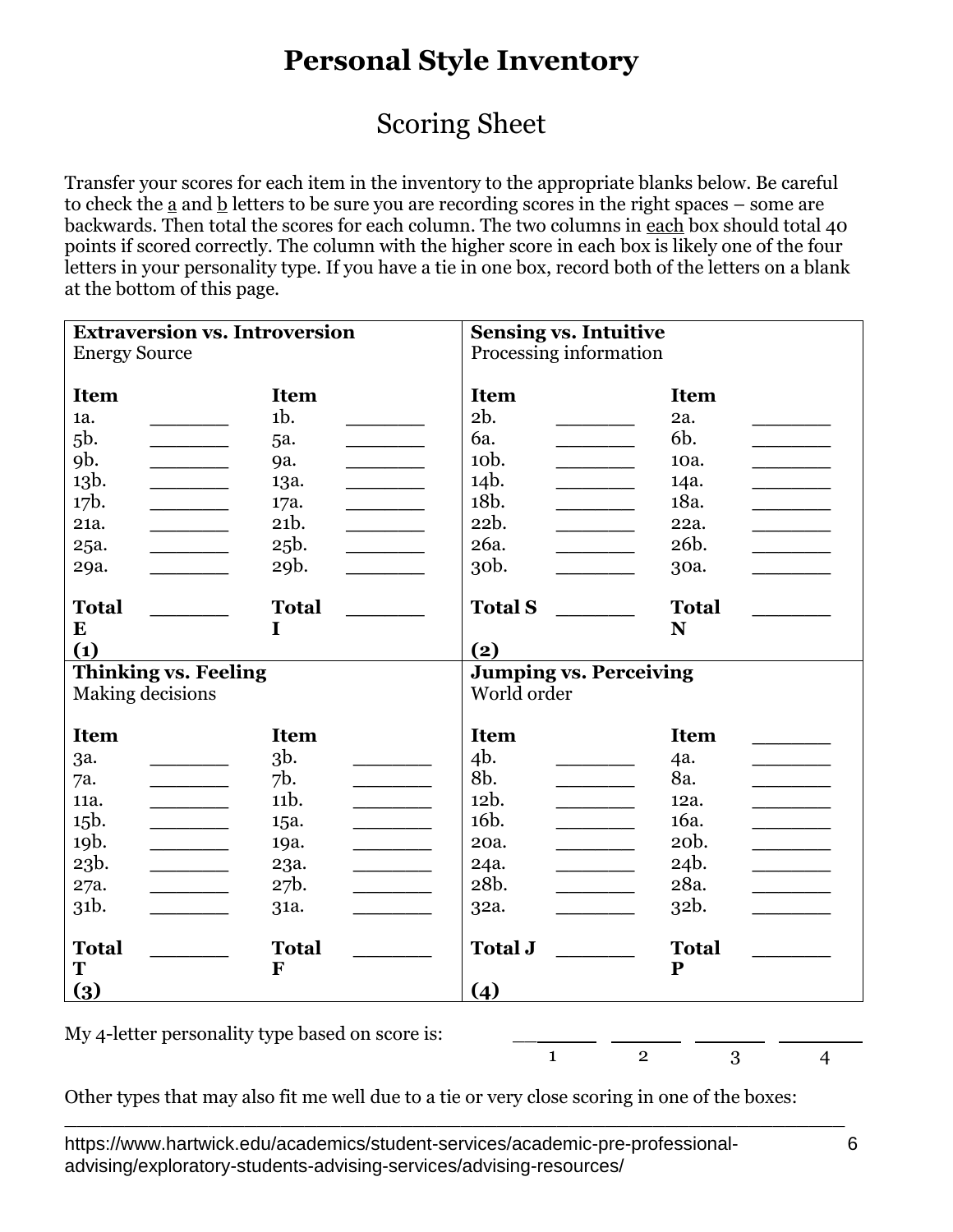### **Descriptions of Each Personality Type** *Find your type(s) below to see if the description*

*is a good match with what you know about yourself. If not, see if there is another description that seems to be a closer match.* 

**ISTJ** - serious, quiet, earn success by concentration and thoroughness. Practical, orderly, matter-of-fact, logical, realistic, and dependable. See to it that everything is well organized. Takes responsibility. Make up their own minds as to what should be accomplished and work toward it steadily, regardless of protests and distractions.

**ISTP** - cool onlookers, quiet, reserved, observing and analyzing with detached curiosity and unexpected rashes of original humor. Usually interested in cause and effect and how and why mechanical things work, and in organizing facts using logical principles.

**ESTP** - good at on-the-spot problem solving. Do not worry, enjoy whatever comes along. Tend to like mechanical things and sports with friends on the side. Adaptable, tolerant, generally conservative in values. Dislikes long explanations. Are best with real things that can be worked, handled, taken apart, or put together.

**ESTJ** - practical, realist, matter-of-fact, with a natural head for business or mechanics. Not interested in subjects they see no use for, but can apply themselves when necessary. Like to organize and run activities. May make good administrators, especially if they remember to consider others' feelings and points of view.

**ISFJ** - quiet, friendly, responsible and conscientious. Work devotedly to meet their obligations. Lend stability to any project or group. Thorough, painstaking, accurate. Their interests are usually not technical. Can be patient with necessary details. Loyal, considerate, perceptive, concerned with how other people feel.

**ISFP** - reserved quietly friendly, sensitive, kind, modest about their abilities. Shun disagreements, do not force their opinions or values on others. Usually do not care to lead but are loyal followers. Often relaxed about getting things done because they enjoy the present moment and do not want to spoil it by undue haste or exertion.

**ESFP** - outgoing, easygoing, accepting, friendly, enjoy everything and make things more fun for others by their enjoyment. Know what's going on and join in eagerly. Find remembering facts easier than mastering theories. Are best in situations that need sound common sense and practical ability with people as well as with things.

**ESFJ** - warmhearted, popular, conscientious, born cooperators, active committee members. Need harmony and may be good at creating it. Always doing something nice for someone. Work best with encouragement and praise. Main interest is in things that directly and visibly affect people's lives.

**INFJ** - succeed by perseverance, originality and desire to do whatever is needed or wanted. Put their best efforts into their work. Quietly forceful, conscientious, concerned for others. Respected for their firm principles. Likely to be honored and followed for their clear convictions as to how best to serve the common good.

**INFP** - full of enthusiasm and loyalties, but seldom talk of these until they know you well. Care about learning, ideas, language and independent projects of their own. Tend to undertake too much, then somehow get it done. Friendly, but often too absorbed in what they are doing to be sociable. Little concerned with possessions or physical surroundings.

**ENFP** - warmly enthusiastic, high-spirited, ingenious, imaginative. Able to do almost anything that interests them. Quick with a solution for any difficulty and ready to help anyone with a problem. Often rely on their ability to improvise instead of preparing in advance. Can usually find competing reasons for whatever they want.

**ENFJ** - responsive and responsible. Generally feel real concern for what others think and want and try to handle things with due regard for the other person's feelings. Can present a proposal or lead a group discussion with ease and tact. Sociable, popular, sympathetic. Responsive to praise and criticism.

**INTJ** - usually have original minds and great drive for their own ideas and purposes. They have a fine power to organize a job and carry it through with or without help. Skeptical, critical, independent, determined, sometimes stubborn. Must learn to yield less important points in order to win the most important.

**INTP** - quiet and reserved. Especially enjoy theoretical or scientific pursuits. Like solving problems with logic and analysis. Usually interested mainly in ideas, with little knack for parties or small talk. Tend to have sharply defined interests. Need careers where some strong interest can be used or useful.

**ENTP** - quick, ingenious, good at many things. Stimulating company, alert, and outspoken. May answer for fun on either side of the question. Resourceful in solving new and challenging problems, but may neglect routine assignments. Apt to turn to one new interest after another. Skillful in finding logical reasons for what they want.

**ENTJ** - hearty, frank, decisive leaders in activities. Usually good in anything that requires reasoning and intelligent talk such as public speaking. Are usually well informed and enjoy adding to their fund of knowledge. May sometimes appear more positive and confident than their experience in an area warrants.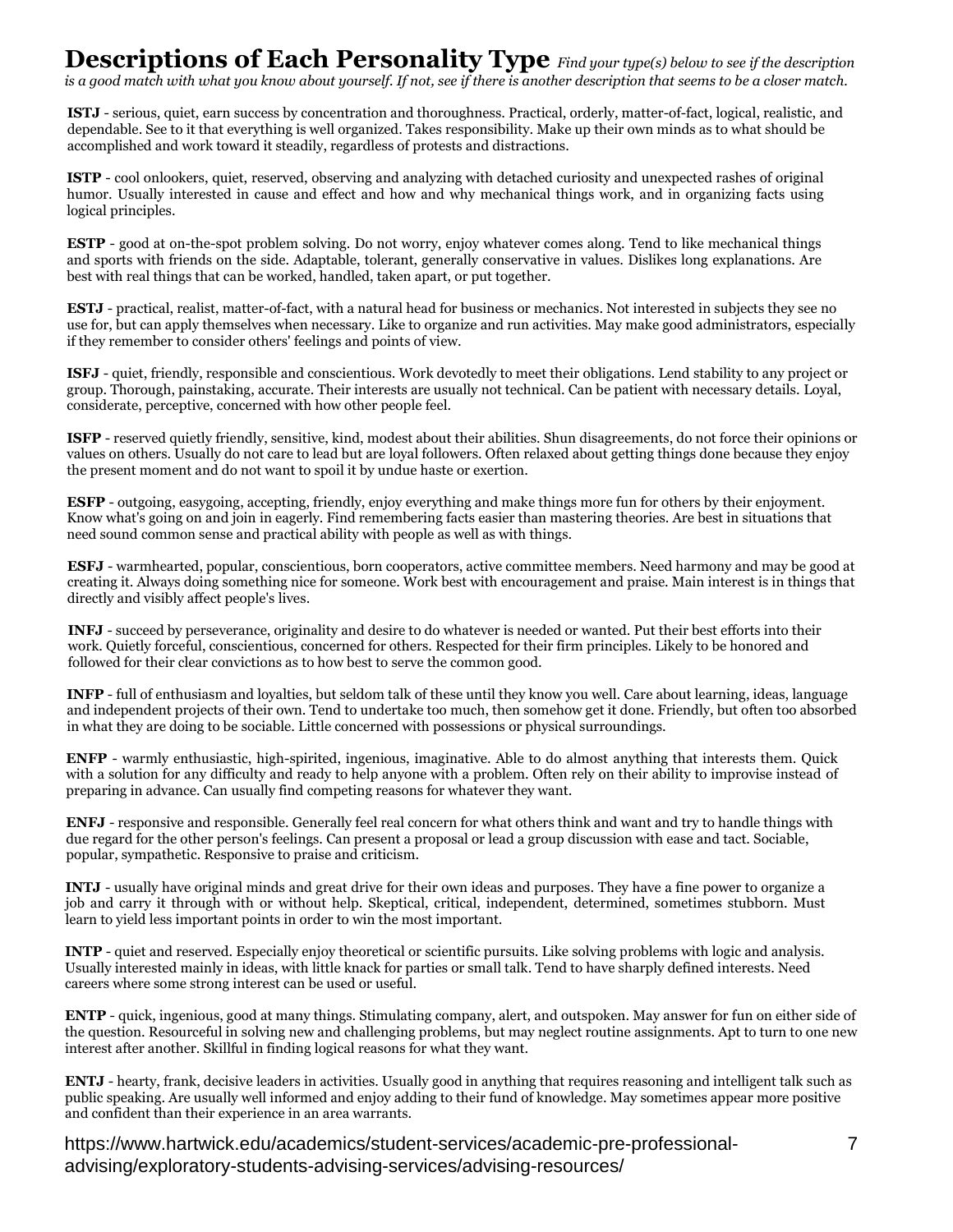### **Effects of Personality Preferences in Career & Academic Settings**

**Energy Source**

#### **Extraversion (E)**

- Like variety and action
- Often impatient with long, slow jobs
- Are interested in the activities of their work and in how other people do it
- Often act quickly, sometimes without thinking
- Develop ideas by discussion
- Like having people around
- Learn new tasks by talking and doing

#### **Introversion (I)**

- Like quiet for concentration
- Tend not to mind working on one project for a long time uninterruptedly
- Are interested in the facts/ideas behind their work
- Like to think a lot before they act, sometimes without action
- Develop ideas by reflection
- Like working alone with no interruptions
- Learn new tasks by reading and reflecting

#### **Processing Information**

#### **Sensing (S)**

- Like using experience and standard ways to solve problems
- Enjoy applying what they have already learned
- May distrust and ignore their inspirations
- Seldom make errors of fact
- Like to do things with a practical bent
- Like to present the details of their work first
- Prefer continuation of what is, with fine tuning
- Usually proceed step-by-step

#### **Intuition (N)**

- Like solving new and complex problems
- Enjoy learning a new skill more than using it
- Will follow their inspiration
- May ignore or overlook facts
- Like to do things with an innovative bent
- Like to present an overview of their work first
- Prefer change, sometimes radical, to continuation of what is
- Usually proceed in a burst of energy

#### **Making Decisions**

#### **Thinking (T)**

- Use logical analysis to reach conclusions
- Want mutual respect among colleagues
- May hurt people's feelings without knowing it
- Tend to decide impersonally, sometimes paying insufficient attention to people's wishes
- Tend to be firm-minded and can give criticism when appropriate
- Look at the principles involved in the situation
- Feel rewarded when job is done well

#### **Feeling (F)**

- Use values to reach conclusions
- Want harmony and support among colleagues
- Enjoy pleasing people, even in unimportant things
- Often let decisions be influenced by their own and other people's likes and dislikes
- Tend to be sympathetic and dislike, even avoid, telling people unpleasant things
- Look at the underlying values in the situation
- Feel rewarded when people's needs are met

#### **World Order**

| Judging $(J)$                                                  | Perceiving $(P)$                                      |  |
|----------------------------------------------------------------|-------------------------------------------------------|--|
| Work best when they can plan their work and follow             | Enjoy flexibility in their work                       |  |
| their plan                                                     | Like to leave things open for the last-minute         |  |
| Like to get things settled and finished May not notice         | changes                                               |  |
| $\bullet$                                                      | May postpone unpleasant tasks that need to be done    |  |
| new things that need to be done                                | Tend to be curious and welcome a new light on a       |  |
| Tend to be satisfied once they reach a decision on $a\sqrt{ }$ | $\bullet$                                             |  |
| $\bullet$                                                      | thing, situation or person                            |  |
| thing, situation or person                                     | Postpone decisions while searching for options        |  |
| Feel supported by structure and schedules                      | Adapt well to changing situations and feel restricted |  |
| Focus on completion of a project                               | without variety; focus on process of projects.        |  |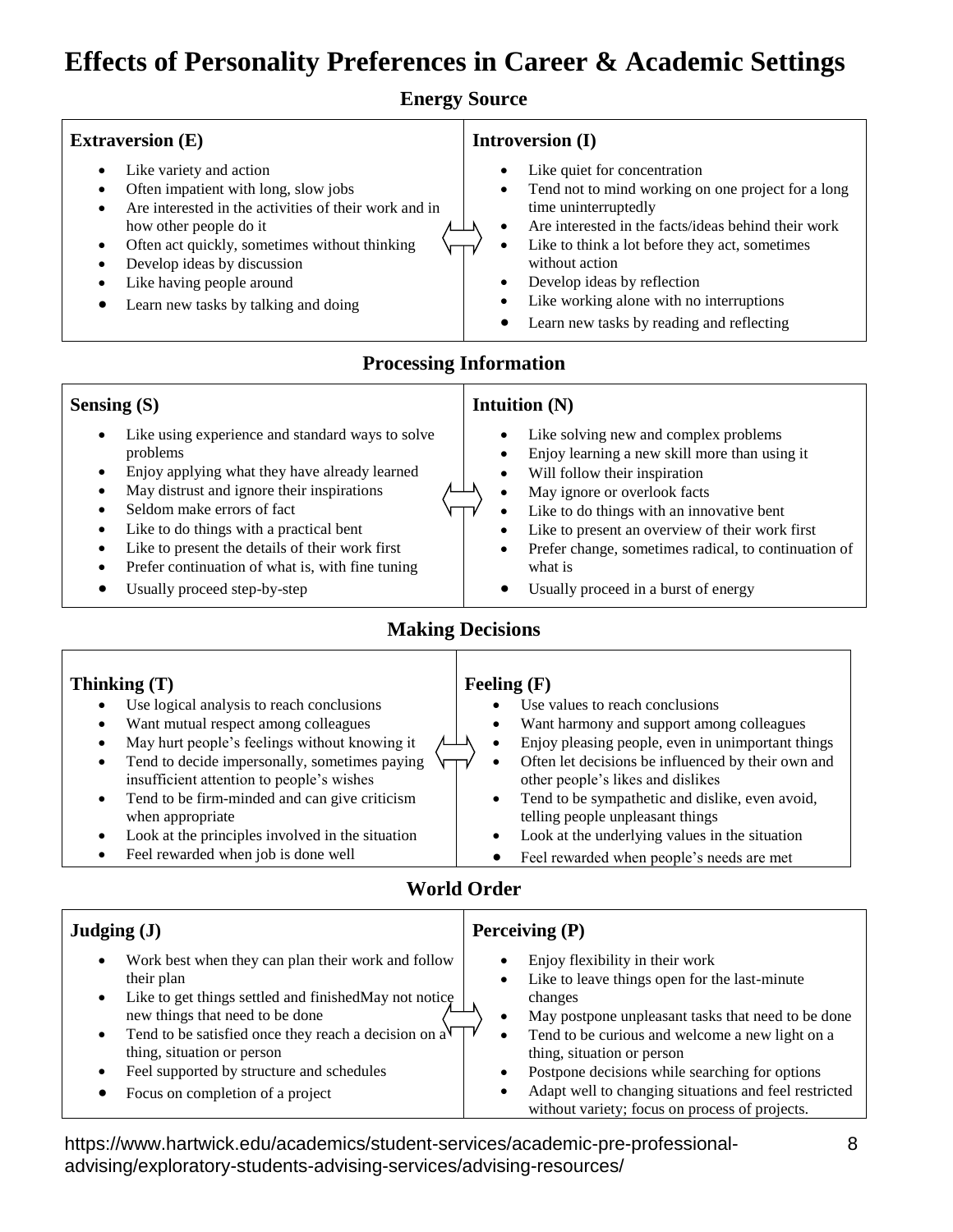### **STOP**

### **The "Personal Style Inventory" is not your only option:**

Hartwick has other terrific self-assessment quizzes that can help you better understand your personality and interests and relate this self-understanding to major and career choice – all for free! Certified Career Advisors are standing by to meet with you to administer, score, and personally debrief two well-known, state-of-the-art self-assessment inventories: the Myers-Briggs Type Inventory (a personality-related inventory) and the Strong Interest Inventory (you guessed it – an inventory that relates interests to career). For an appointment call 607-431- 4425 or stop by the Center for Professional, Service, and Global Engagement (PSGE) co-located with the Advising Office on the first floor of Golisano Hall.

#### **Career Services – Golisano 1 st floor**

Self-assessments give you the opportunity to understand yourself and can help you identify your preferences. By understanding your preferences, you may be able to focus on particular career fields that fit your personality. With this knowledge, you can discover environments in which you are most likely to flourish. This can be beneficial when exploring majors and careers.

#### **Available Opportunities for Undeclared students:**

- Self-Assessments: MBTI and STRONG
- Informational Interviews
- Link Programs: Binghamton Link, Oneonta/Cooperstown Link and HealthLink
- Internships
- Job Prep Skills: Resumes, Cover Letters and Mock Interviews

**A note about linking** *Type* **to** *Major* **to** *Career***.** There are no "right" types for a particular major or even for a particular career. There are only suggestions you may want to consider for your particular type. There is much to learn through the process of self-evaluation and much you can use to help you find direction, but there are no absolutes about linking types to careers.\*

Therefore, **in looking at the Hartwick majors on the page following the MyMajors.com section, resist the urge to try and figure out the perfect strategic choice of major for your life plans, rather, try and figure out the best major in which you can build "portable skills" , grow your mind and follow your dreams.** While some occupations do require a specific undergraduate major, such as Nurse, Accountant, or Engineer, most do not. For many of the positions you will be applying for after college (to graduate school or right into the work force) the person on the other end of the interview is not looking for the candidate with the perfect major, but for the person who genuinely shows excitement and zeal about what they learned. Leaning how to learn, to become a master student and life-long learner, this is the real aim in college.

\*The book **Do What You Are** (by Paul D. Tieger & Barbara Barron-Tieger) is recommended to see which career fields and occupations are most popular for people with your personality based preferences. This information is available in Hartwick's PSGE center as well.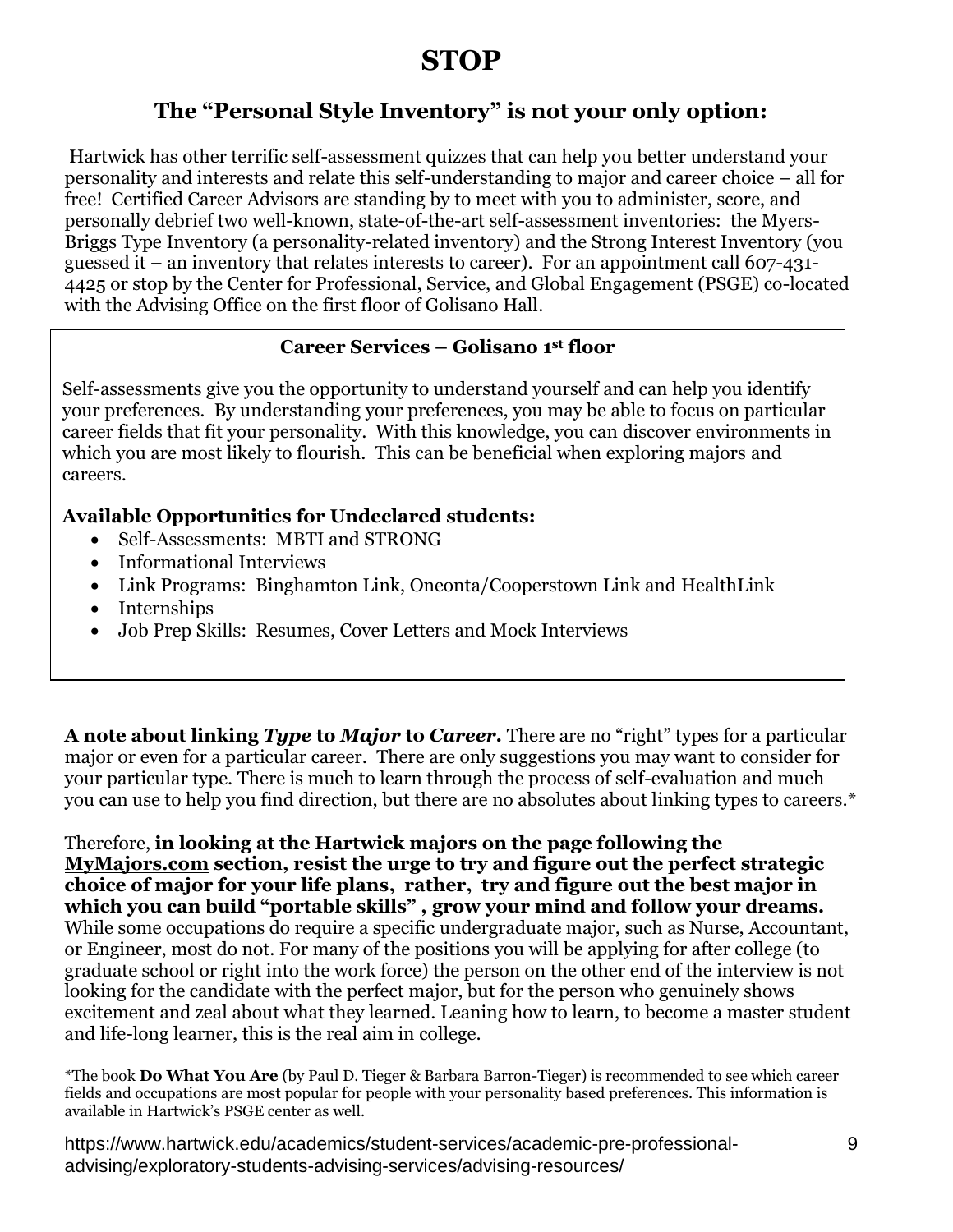

#### LOGIN

- Go to www.mymajors.com click on the **"I'm New"** box
- Register with your personal information
- Follow instructions
- Note that you do not have to complete the entire questionnaire in one session, just exit when you need to and your responses will be automatically saved until you login again.
- Once complete utilize the website to its fullest, you may click on descriptions of the majors suggested or back to the full list, or view/edit your responses using the hotlinks at the bottom of the page.

MyMajors.com is a free service that provides 5 majors for you to consider based on your responses. If you do not agree with any of the suggestions you may take the quiz over and re-consider some of your responses with the hindsight of knowing how your initial responses played out.

We think **MyMajors.com** is a very good resource to use on your journey of self-discovery, but of course if you find something you like better please let us know!

#### **YOUR ADVISOR CAN HELP:**

 Your academic advisor may be able to answer questions you may have about majors that are new to you. If you have further questions, contact the Office of Academic and Pre-Professional Advising at 431-4564.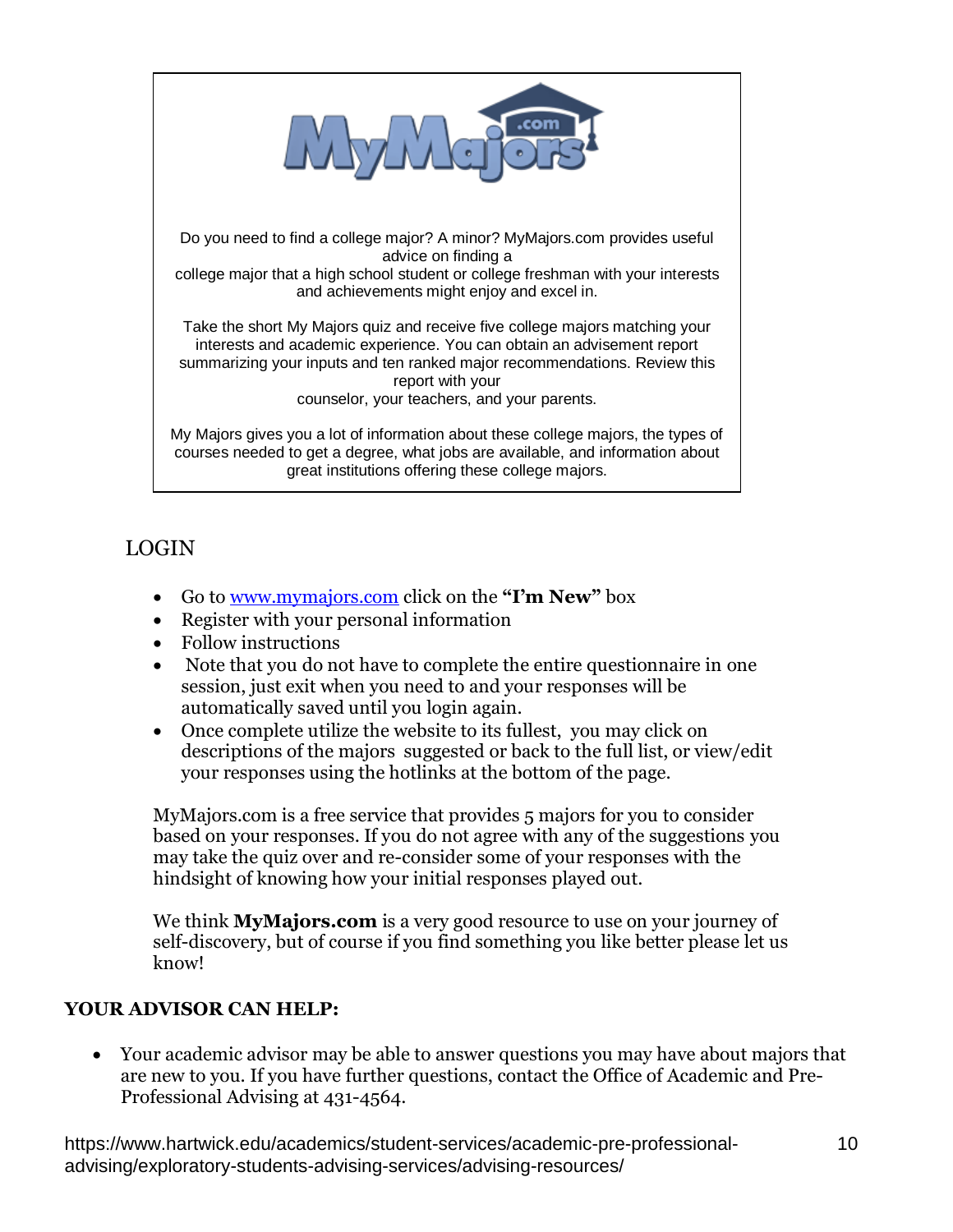### **Hartwick Majors\***

For majors that you want to investigate more thoroughly, visit<http://www.hartwick.edu/academics/majors-and-minors> and contact your advisor or an Advising staff member.

#### Instructions

### **CROSS OUT the majors you're not considering…**

#### **Arts and Humanities Social and Behavioral Sciences**

#### **Physical and Life Sciences**

| Art                      | Accounting                     | <b>Biology</b>                 |  |
|--------------------------|--------------------------------|--------------------------------|--|
| Art History              | Anthropology                   |                                |  |
| <b>Creative Writing</b>  | <b>Criminal Justice</b>        | Chemistry                      |  |
| English                  | <b>Business Administration</b> | <b>Computer Science</b>        |  |
| French                   | <b>Economics</b>               | <b>Environmental Chemistry</b> |  |
| Spanish                  | <b>History</b>                 | Geology                        |  |
| <b>Music</b>             | <b>Political Science</b>       | <b>Information Science</b>     |  |
| <b>Music Education</b>   | Psychology                     | Mathematics                    |  |
| Philosophy               | <b>Public Health</b>           | <b>Actuarial Math</b>          |  |
| <b>Religious Studies</b> | Sociology                      | <b>Medical Technology</b>      |  |
| <b>Theatre Arts</b>      | Environment/                   | <b>Nursing</b>                 |  |
|                          | Sustainability/Society         | Physics                        |  |

\*Note: In addition to these majors (most can be taken as minors as well), there are additional minors, pre-professional programs, and even an Individual Student Program available at Hartwick. Use the Quick Search Box on the Majors and Minors page, linked at the top of this page, for more information.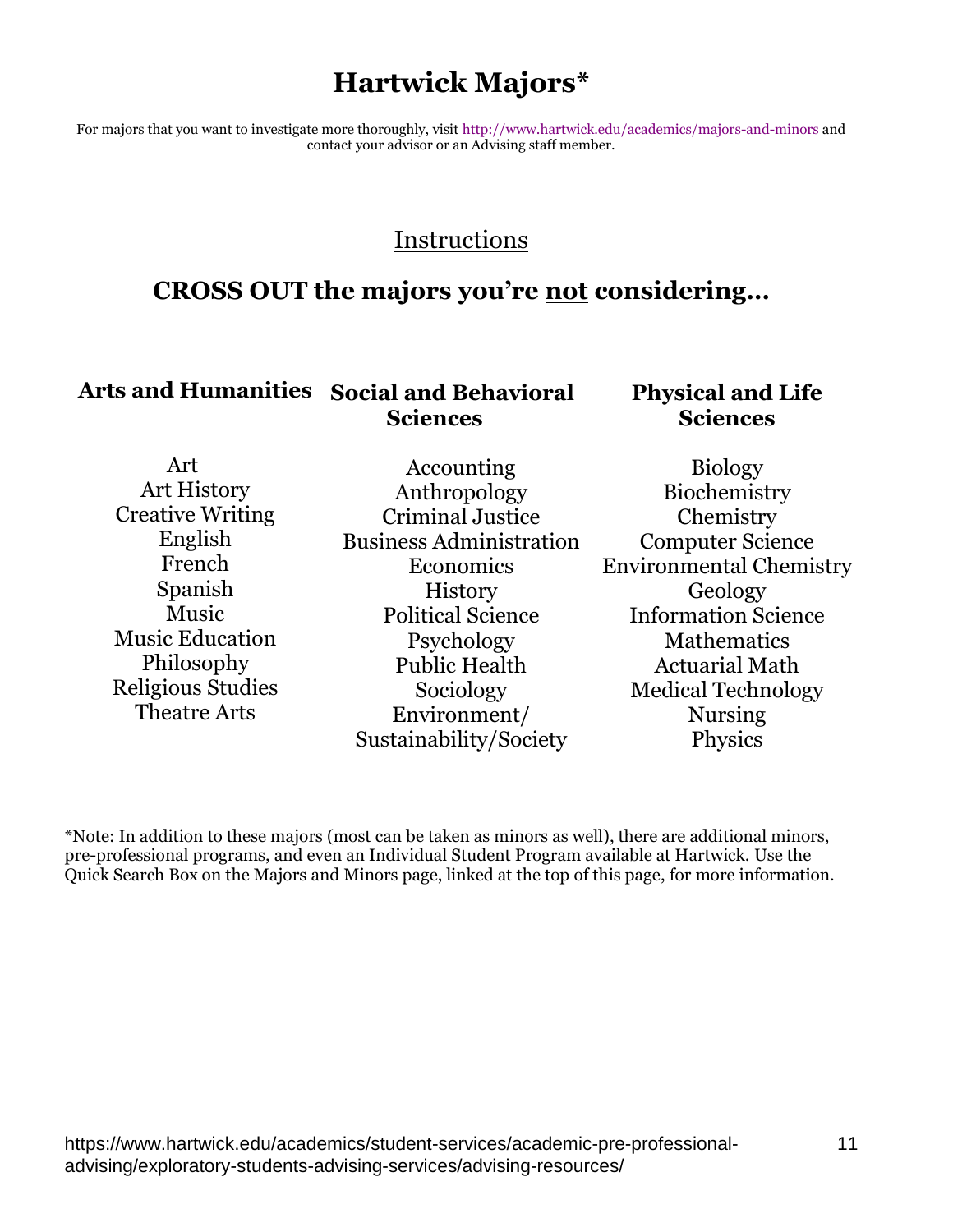# **Evaluation & Narrowing Your Choices**

To better understand the results of the assessments you have completed in this toolbox, we recommend that you will meet with an advisor or staff member who can help you to identify the patterns and meaningful information gathered so far. Bring this paper to a meeting with your advisor, or contact the Office of Academic and Pre-Professional Advising at 431-4564 to set up an appointment. At that time, an advisor can:

- Review and analyze your assessment results and share those patterns with you.
- Discuss your possible options for majors and programs of study at Hartwick.
- Provide you with additional academic program information about those majors you would like to consider further.

#### **Patterns in Your Assessments**

#### **Additional Notes**

#### **NEXT:**

#### **Please complete these steps next:**

- Look at the Hartwick majors from above that you did not cross out.
- Try to pick out your top 5 and write them down in the following section.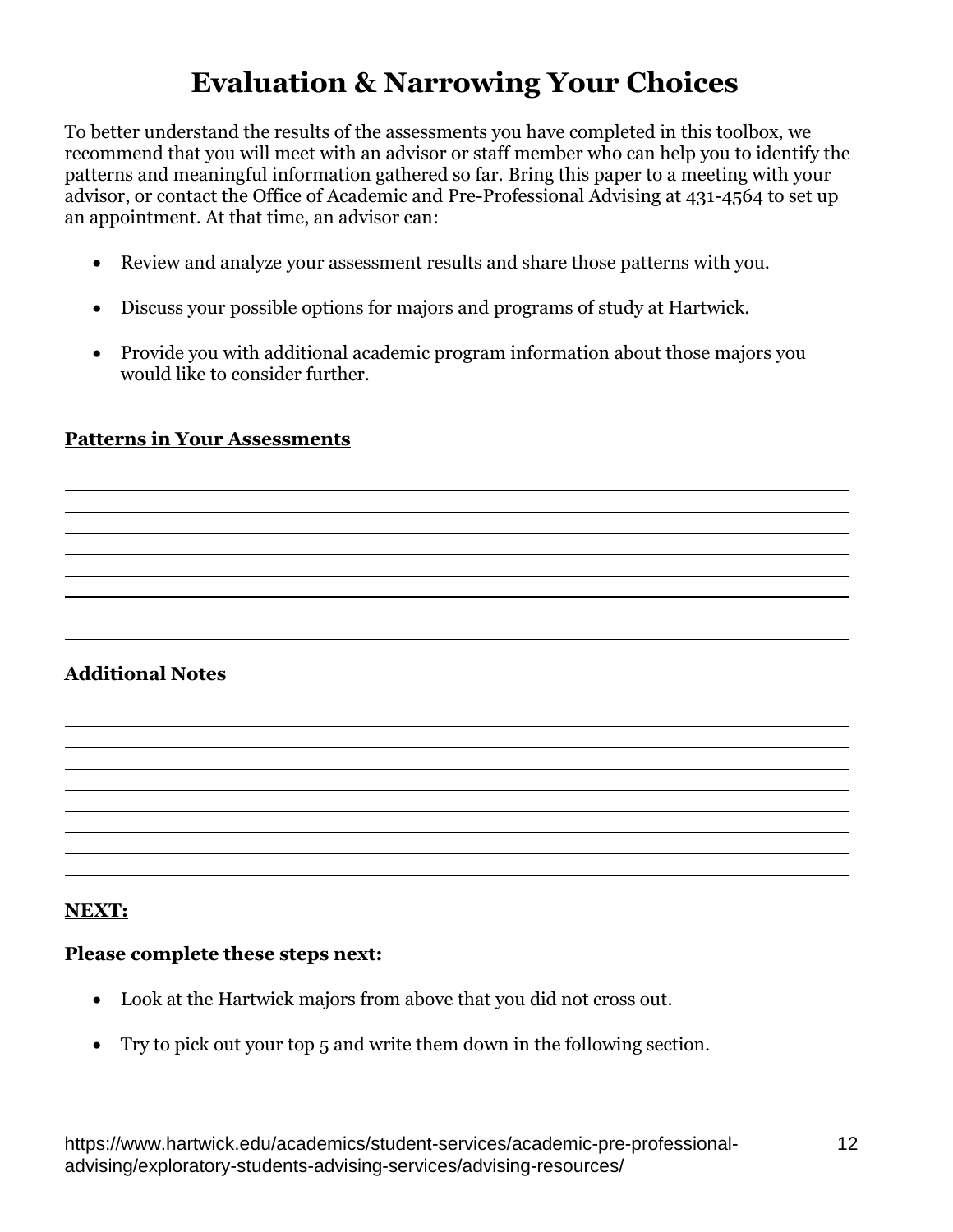

### **Short List of Majors**

Ask your advisor to help you narrow your options to a short list of majors to consider:

| Rate | Rate |  |
|------|------|--|
|      |      |  |
|      |      |  |
|      |      |  |
|      |      |  |
|      |      |  |
|      |      |  |

#### **Instructions**

- Review information available at the resources listed below
- Rate each major listed above on a scale of  $1$  (low interest) to  $5$  (high interest)
- See an advisor for more course requirements or admission requirements for these majors

#### **Learn More About Majors on Your Short List**

- Major descriptions and basic course requirements: [http://www.hartwick.edu/academics/majors-and](http://www.hartwick.edu/academics/majors-and-minors)[minors](http://www.hartwick.edu/academics/majors-and-minors)
- Academic Department websites: links are within the major descriptions above.
- College Catalog
- Graduation Requirements Worksheets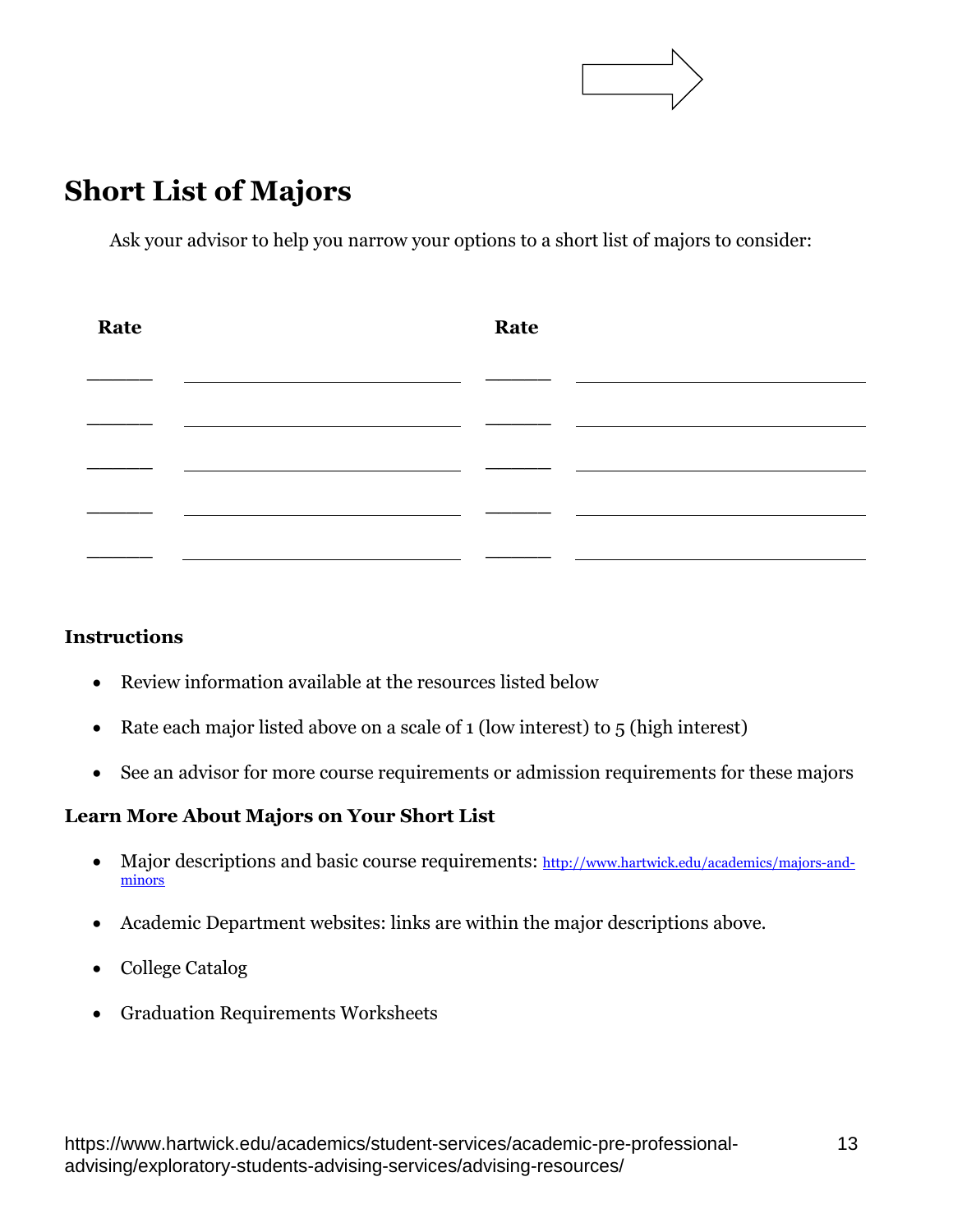# **Weighing Your Options**

If you are trying to choose between just a few majors, you can use these charts to help you outline the pros and cons of each one.

| Major: |      | Major: |      |
|--------|------|--------|------|
| Pros   | Cons | Pros   | Cons |
|        |      |        |      |
|        |      |        |      |
|        |      |        |      |
|        |      |        |      |
|        |      |        |      |
|        |      |        |      |
|        |      |        |      |
|        |      |        |      |
| Major: |      | Major: |      |
| Pros   | Cons | Pros   | Cons |
|        |      |        |      |
|        |      |        |      |
|        |      |        |      |
|        |      |        |      |
|        |      |        |      |
|        |      |        |      |
|        |      |        |      |
|        |      |        |      |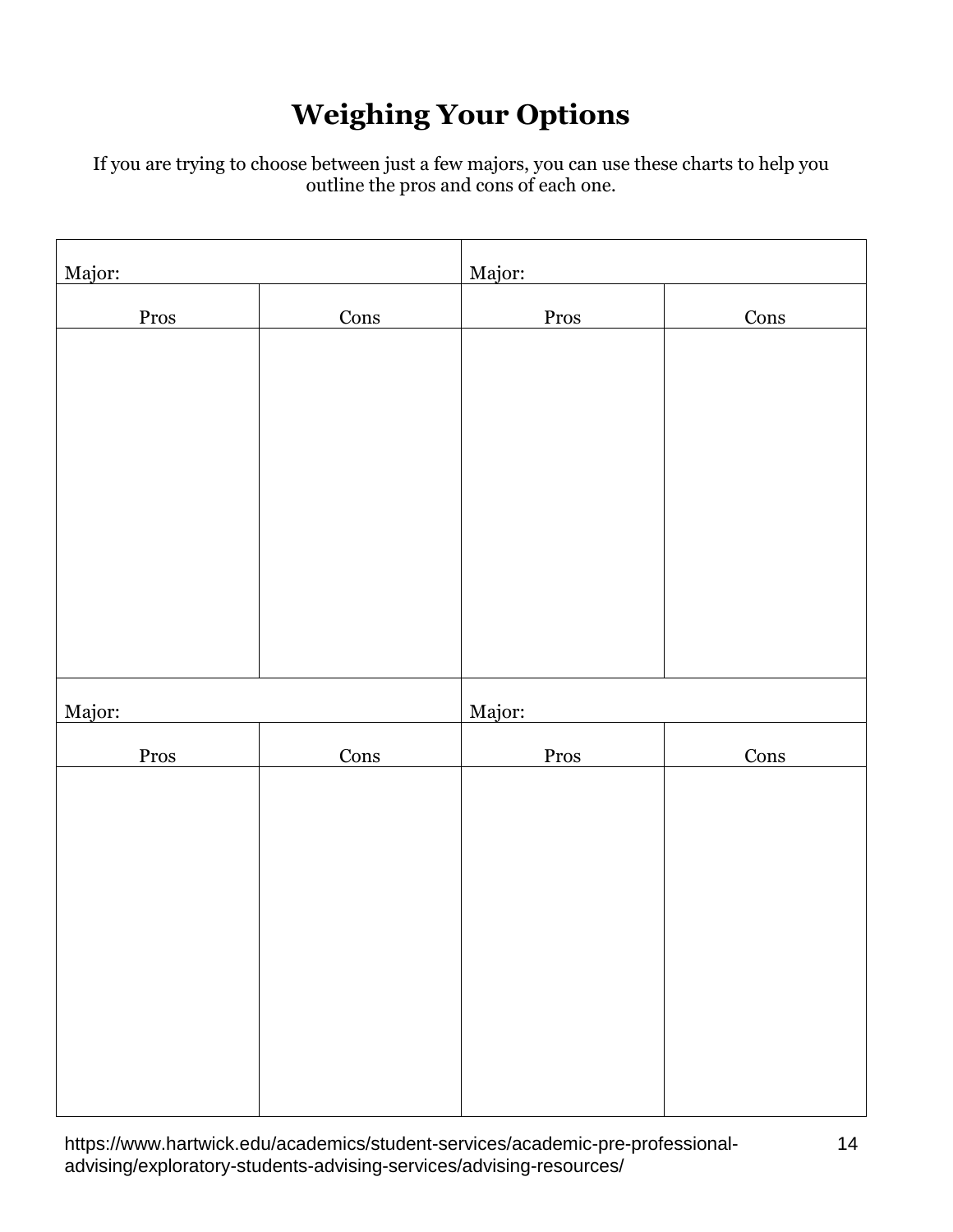### **Coursework Recommendations**

| PLAN A major: |  |
|---------------|--|
| PLAN B major: |  |

Coursework to Consider

Please review any coursework you are considering with your academic advisor prior to registration. An academic advisor can inform you about course applicability to degree requirements.

| 1.                                           |                                                                                  |    |
|----------------------------------------------|----------------------------------------------------------------------------------|----|
|                                              | 2. $\qquad \qquad$                                                               |    |
|                                              |                                                                                  |    |
|                                              |                                                                                  |    |
|                                              |                                                                                  |    |
|                                              |                                                                                  |    |
| Faculty/Staff Contact Information:           |                                                                                  |    |
|                                              |                                                                                  |    |
|                                              |                                                                                  |    |
|                                              | ,我们也不会有什么?""我们的人,我们也不会有什么?""我们的人,我们也不会有什么?""我们的人,我们也不会有什么?""我们的人,我们也不会有什么?""我们的人 |    |
|                                              |                                                                                  | on |
| $\qquad \qquad @ \qquad \qquad \text{am/pm}$ |                                                                                  |    |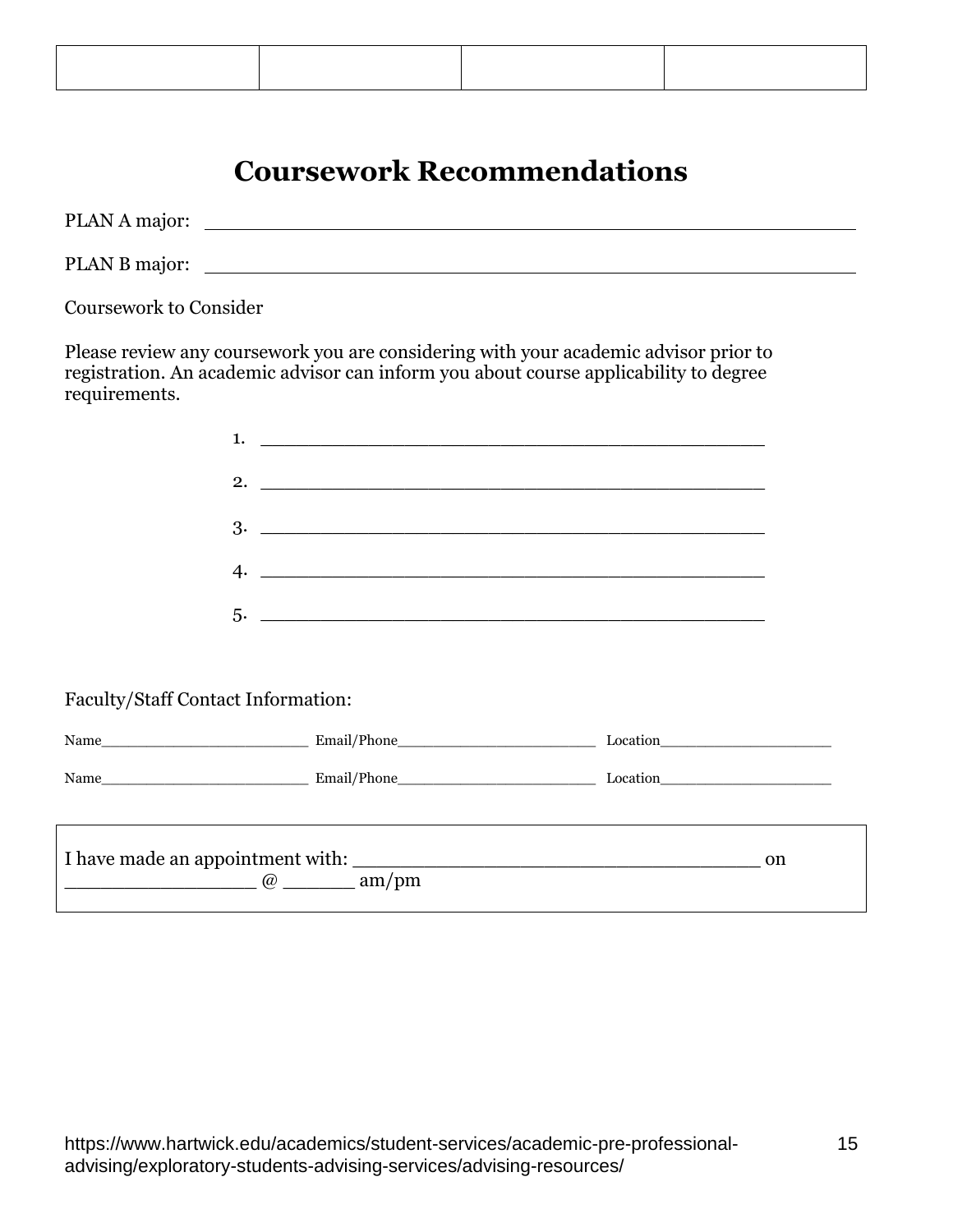### **Registration Web Resources**

http://www.hartwick.edu/registrar **Course Offerings Registration Information & Forms Calendars & Deadlines** Policies & Procedures

**ADVISOR NOTES:**